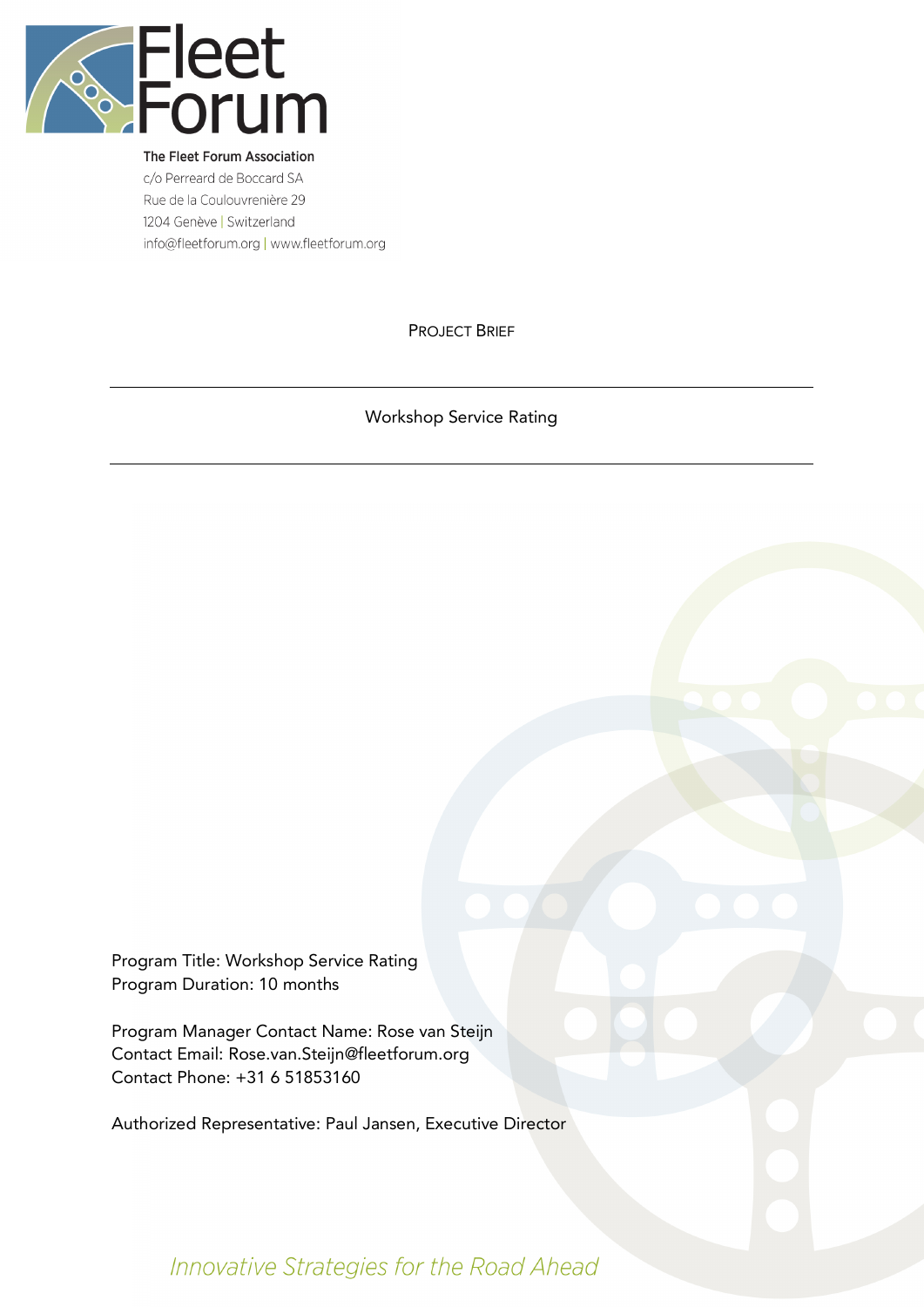#### Background

Time and time again, Fleet Forum notes fleet managers struggle with maintenance and repair. Most aid and development organisations outsource maintenance and repair, and some larger operations use a mix of both in-house technicians and outside vendors. Scheduling, approving and recording outsourced maintenance and repairs are some of the most manual processes in fleet management, and fleet managers often focus on these aspects of maintenance and repair. As a result, they might forget that it is crucial to find ways to ensure their maintenance providers run the workshop as smoothly as possible, that they provide quality and reliable service, safely and cost efficiently. Implementing quality control standards for maintenance and service providers can support aid and development organisations to get a better grip on their contractor management.

By using agreed sector standards, organisations can decide which maintenance and repair provider to select and use the same standards when evaluating the performance. It will ultimately reduce the burden of management; when service providers meet the quality standards the level of services provided will increase, the more value for money the humanitarian organisations receive.

In our interactions with fleet managers of aid and development organisations, we also come across anecdotal evidence about the quality of maintenance and repair facilities – when asked - fleet managers share stories about the good, the bad and the ugly service of maintenance and repair providers but this valuable information is not stored, let alone accessible to other fleet managers.

This is a missed opportunity for maintenance and repair providers who provide good services to grow their business, as well as for aid and development agencies that want to select a good quality provider, using information from their peers.

In many business sectors using rating systems to drive growth or increased performance is already common practice. For example, Uber asks the drivers and passengers to rate their trip and through TripAdvisor millions of travellers rate their stay in hotels or restaurants. The review system is mutually beneficial: Businesses gain a better understanding of how to improve their offering and increase revenue whilst customers gain access to reviews that help them make a better-informed choice.

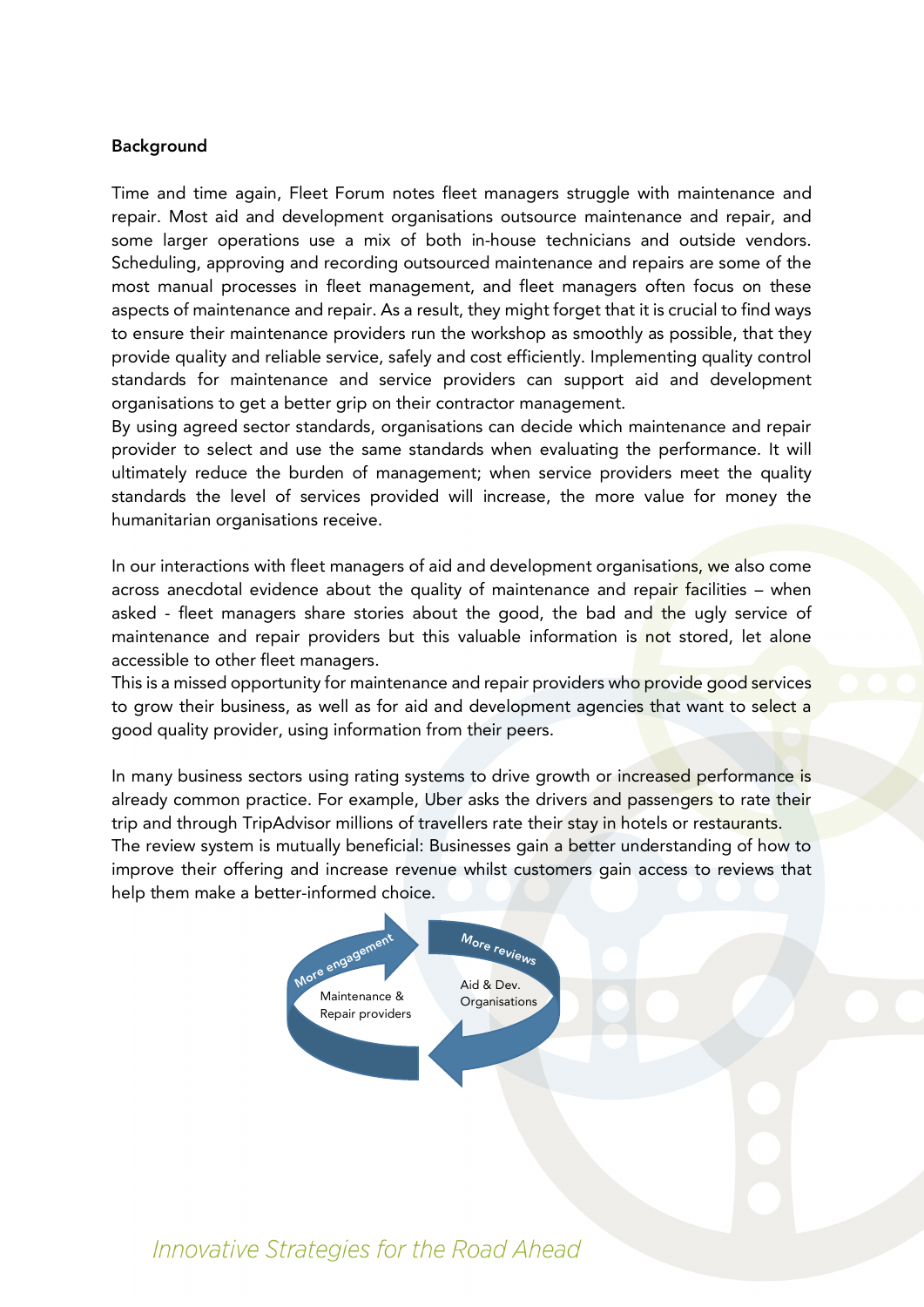Fleet Forum strives for continuous improvement of humanitarian fleet management and suggests to set up a Maintenance and Repair Service Rating Scheme. The Maintenance and Repair Service Rating Scheme will introduce quality standards for maintenance and repair providers and will encourage aid and development organisations to rate their providers using standards. Ultimately, the reviews will help fleet managers to make well informed decisions which service provider gives best value for money, has implemented safe practices and works with the least impact on the environment, and whereas the maintenance and repair provider can use the reviews to improve performance and generate more business.

#### What we envision

Fleet Forum envisions the following programme:

- 1. '*What does a good workshop look like?* Development of the standards upon which maintenance and repair workshops can be assessed and identified.
- 2. *'Ranking the stars'* Development of an online rating system that can be used by aid and development agencies to rate their service provider.
- 3. *Maintenance & Repair Rating Proof of Concept* Fleet Forum suggest to conduct a proof of concept in a geographical region to test the concept.
- 4. *Launch Maintenance & Repair Rating* Upon a successful Proof of Concept, the approach will be launched to all geographical regions Fleet Forum members are operating.

#### Impact and Target Audience

*as well as drive improvement* 

*of provided services*

The suggested programme has impact on the following direct target audiences:

Field Fleet Managers in aid and development organisations. The managers will benefit from the maintenance and repair rating system. By using quality standards and knowing how their peers reviewed a service provider they can make well informed decisions, ultimately resulting in better value for money. *Maintenance and Repair Service Rating will support well-informed decision making* 

> Global Fleet Managers in aid and development organisations will benefit as the use of quality standards for maintenance and repair providers will drive standardisation

across the organisation and making cost – value comparisons between countries and regions more insightful.

Service providers will benefit as the reviews provide opportunities to learn and improve their performance, ultimately generating more business opportunities.

Examples of how standards and the rating scheme can help organisations making decisions:

- An organisation issues a tender for maintenance and repair services. Using standards assures that maintenance and repair service providers can be compared like for like;
- Selecting a maintenance and service provider who operates according to standards assures you that topics like workplace safety and waste management are considered;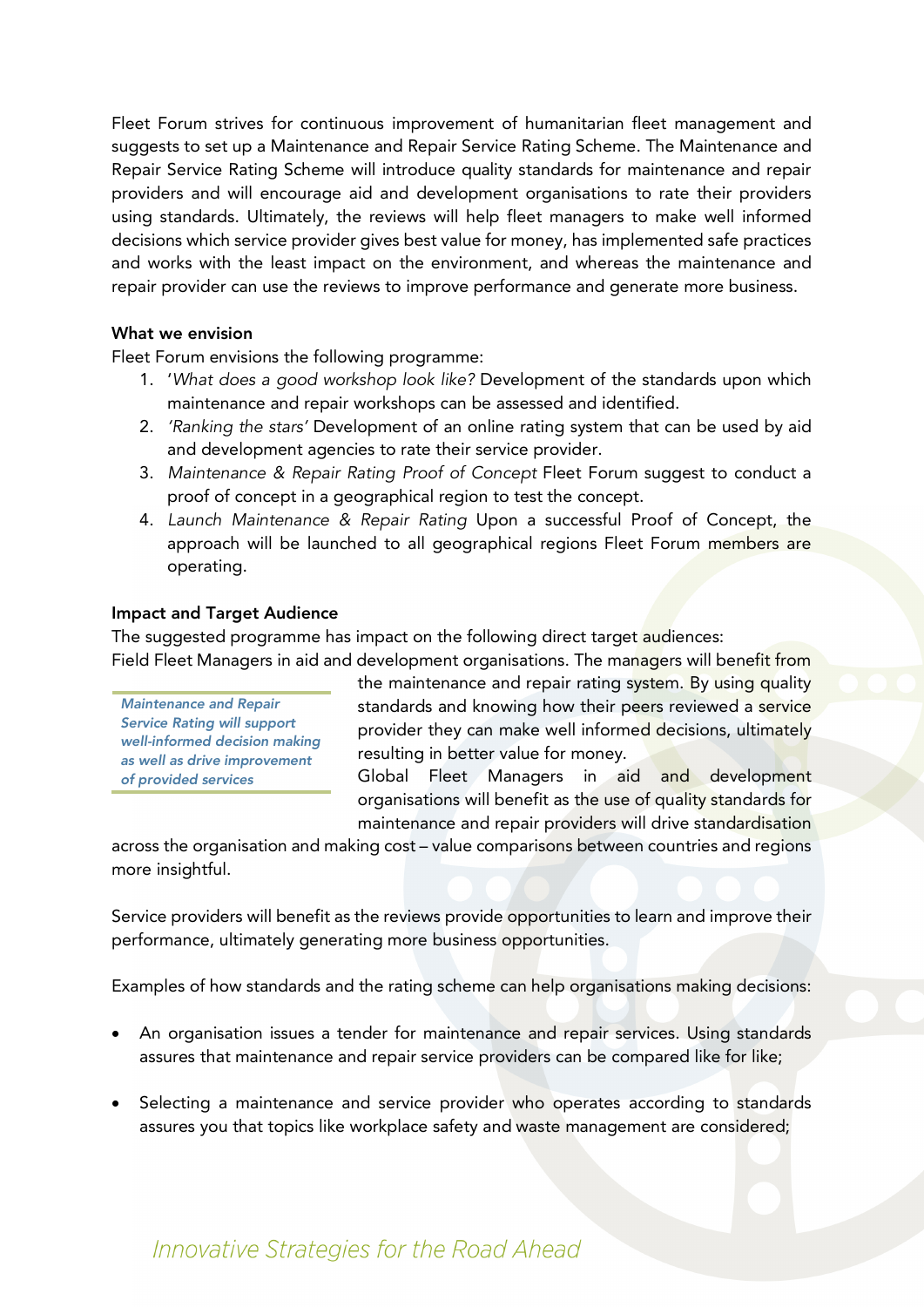• Poor maintenance results in lower availability of vehicles, higher costs and has an impact on safety. Looking at the reviews of your peers can help organisations to select the right provider.

#### **Activities**

In this project Fleet Forum will undertake activities to develop the quality standards and activities that test our assumptions that an online maintenance and repair rating scheme is beneficial to the sector. This means that some of the below activities will be undertaken simultaneously.



At high level the following activities are envisioned:

*For the development of the maintenance and repair quality standards:*

Research phase: Fleet Forum will undertake research to identify what a good workshop looks like. This research will be done through questionnaires, webinars, feedback from training participants and virtual meetings with aid and development organisations. The research will focus on quality aspects related to cost efficiency, safety and environmental impact throughout the Plan-Do-Check-Act management cycle. We will reach out to the sector to gather the tools and good practices they use and identify if existing quality standards need adaptation for the aid and development sector.

#### Development phase:

Develop the quality control standards for maintenance and repair workshops as well as the tools necessary for fleet managers to implement quality control mechanisms to ensure quality of service.

#### *For the development of the online rating system.*

Testing the first assumption: As a first step Fleet Forum will test if the assumption that there is a need in the sector for a rating system. We will do that by inviting Fleet Managers to provide an overall satisfaction rating of their current maintenance provider. Our Stop/Go